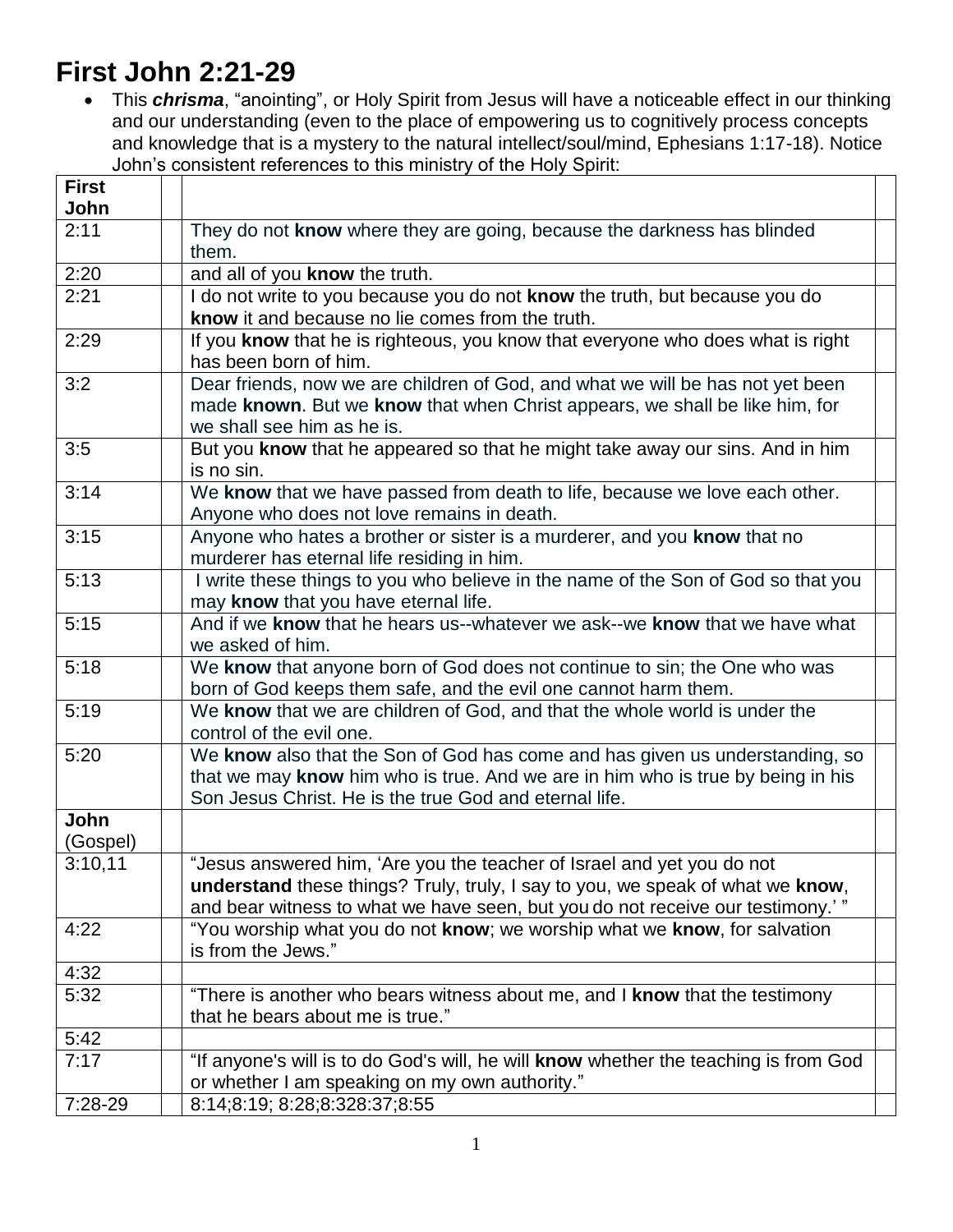| $10:4-5$   | 10:14,15,27,38                                                                                                                                                    |
|------------|-------------------------------------------------------------------------------------------------------------------------------------------------------------------|
| 10:15      |                                                                                                                                                                   |
| 12:35      | 12:50                                                                                                                                                             |
| 13:7       | 13:12; 13:17-18                                                                                                                                                   |
| 14:17      | "even the Spirit of truth, whom the world cannot receive, because it neither sees<br>him nor knows him. You know him, for he dwells with you and will be in you." |
| 14:4, 7;   |                                                                                                                                                                   |
| 14:20, 31, |                                                                                                                                                                   |
| 15:15      | "No longer do I call you servants, for the servant does not <b>know</b> what his master                                                                           |
|            | is doing; but I have called you friends, for all that I have heard from my Father I                                                                               |
|            | have made known to you."                                                                                                                                          |
| 15:18, 21  |                                                                                                                                                                   |
| 17:3       | "This is eternal life, that they know you, the only true God, and Jesus Christ<br>whom you have sent."                                                            |
| 17:23      |                                                                                                                                                                   |
| 19:35      | "He who saw it has borne witness—his testimony is true, and he knows that he is<br>telling the truth—that you also may believe."                                  |
|            |                                                                                                                                                                   |

#### **First John 2:21 – "I write to you, not because you do not know the truth, but because you know it, and because no lie is of the truth**."

|          | 3756 [e] | 1125 [e]     | 4771 [e]           |                 | 3754 [e] | 3756 [e]     | 1492 [e] |          | 3588 [e]             | 225 [e]  |           | 235 [e]                | 3754 [e]            |  |
|----------|----------|--------------|--------------------|-----------------|----------|--------------|----------|----------|----------------------|----------|-----------|------------------------|---------------------|--|
|          | ouk      | egrapsa      | hymin              |                 | hoti     | ouk          | oidate   |          | tēn                  |          | alētheian | all'                   | hoti                |  |
| 21       | $o$ νκ   | έγραψα       | $\tilde{\psi}$ μĩν |                 | 5T1      | OUK          | οΐδατε   |          | $\overrightarrow{L}$ |          | αλήθειαν  | $\alpha\lambda\lambda$ | $\ddot{\text{O}}$   |  |
|          | not      | have written | to you             |                 | because  | not          | you know |          | the                  | truth    |           | but                    | because             |  |
|          | Adv      | $V- AIA-1S$  |                    | PPro-D2P        | Conj     | Adv          | V-RIA-2P |          | Art-AFS              | N-AFS    |           | Conj                   | Conj                |  |
| 1492 [e] |          | 846 [e]      | 2532 [e]           | 3754 [e]        | 3956 [e] | 5579 [e]     |          | 1537 [e] |                      | 3588 [e] | 225 [e]   | 3756 [e]               | 1510 [e]            |  |
| oidate   |          | autēn        | kai                | hoti            | pan      | pseudos      |          | ek       | tēs                  |          | alētheias | ouk                    | estin               |  |
| οΐδατε   |          | αὐτήν        | καί                | $\overline{6}π$ | πᾶν      | ψεῦδος       |          | έK       | τῆς                  |          | αληθείας  | $\vec{ow}$             | $\frac{v}{2}$ στιν. |  |
|          | you know | it           | and                | that            | any      | lie          |          | of       | the                  |          | truth     | not                    | is                  |  |
| V-RIA-2P |          | PPro-AF3S    | Coni               | Con             | Adi-NNS  | <b>N-NNS</b> |          | Prep     |                      | Art-GFS  | N-GFS     | Adv                    | $V-PIA-3S$          |  |

- John makes it clear he is not writing a group of people who do NOT know the truth.
- John is writing not to teach them something new, but to remind them that they already know the truth!
- The truth they have been given does NOT produce lies like the ones they are hearing from the secessionist.
- The topic of the truth John is speaking about is the fact that Jesus is the Christ
- The secessionists were denying this, which revealed they were antichrists (2:22-23)
- These are not compromises, but lies. This is truth vs error. The lies are:
	- $\circ$  1:6 "If we say we have fellowship with him while we walk in darkness, we lie and do not practice the truth."
	- $\circ$  2:4 "Whoever says 'I know him' but does not keep his commandments is a liar, and the truth is not in him."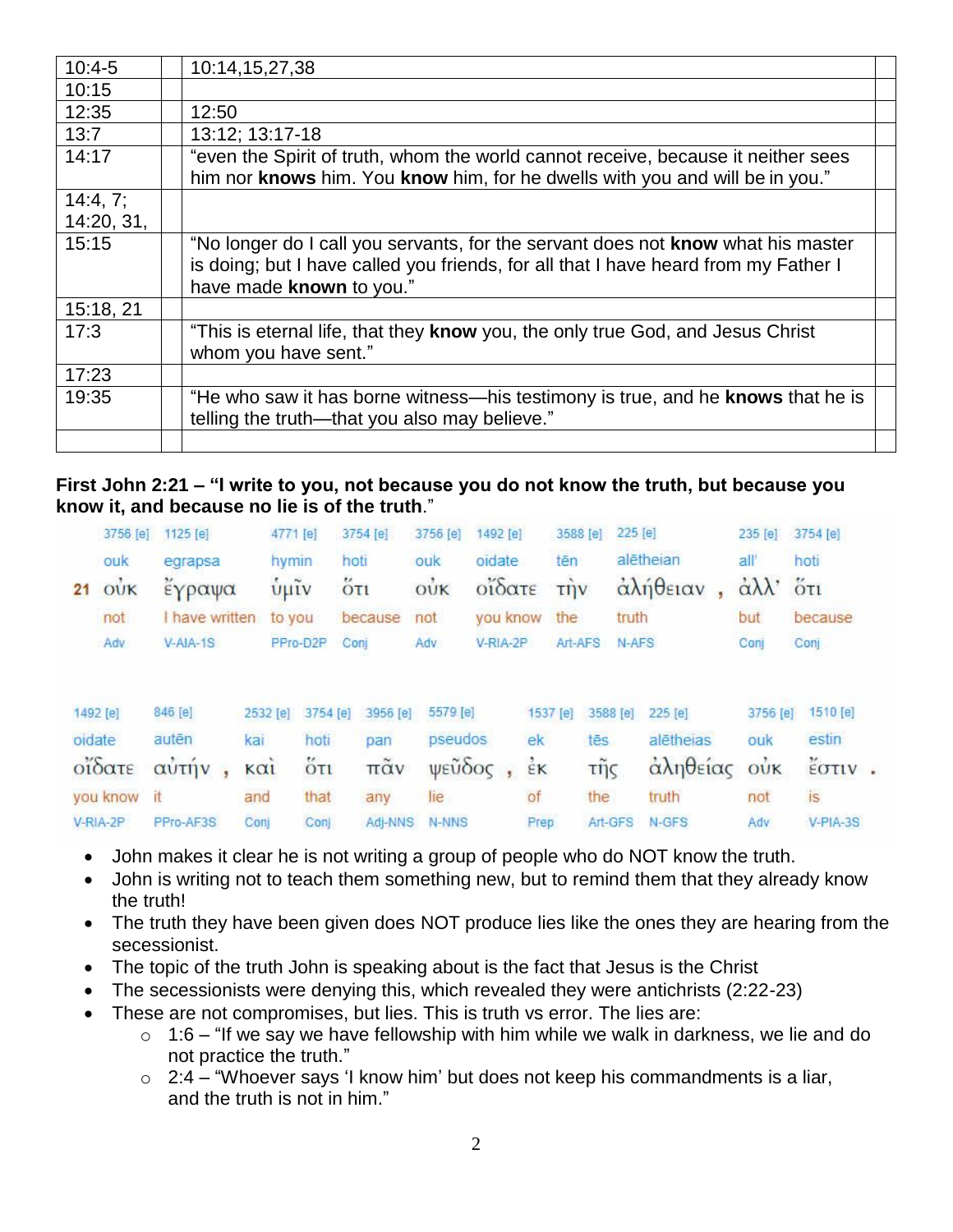- $\circ$  4:20 "If anyone says, 'I love God,' and hates his brother, he is a liar; for he who does not love his brother whom he has seen cannot love God whom he has not seen."
- $\circ$  2:22 "Who is the liar but he who denies that Jesus is the Christ? This is the antichrist, he who denies the Father and the Son."
- Only Jesus can show us God. Only in Jesus is God revealed. Rejection of Jesus is rejection of the true God
- There are other "gods" or other "spirits" (including Satan and his various names and religions). Any "God" that does not include the Son, Jesus Christ, is not the Triune God of Christianity, but a Pagan (which means Satanic) counterfeit.

**First John 2:22 – "Who is the liar but he who denies that Jesus is the Christ? This is the antichrist, he who denies the Father and the Son."**

|             | 5101 [e]    |                 | 1510 [e]       | 3588 [e]      | 5583 [e]  |             |             | 1487 [e]   | 3361 [e]                                 | 3588 [e]      | 720 [e]      | 3754 [e]      | 2424 [e] |
|-------------|-------------|-----------------|----------------|---------------|-----------|-------------|-------------|------------|------------------------------------------|---------------|--------------|---------------|----------|
|             | Tis         |                 | estin          | ho            | pseustēs  |             |             | e          | mē                                       | ho            | arnoumenos   | hoti          | lēsous   |
| 22          | Tίς         |                 | <b>EOTIV</b>   | $\dot{\circ}$ | ψεύστης,  |             |             | E1         | $\mu \dot{\eta}$                         | $\dot{\circ}$ | αρνούμενος   | $5\tau$       | Ίησοῦς   |
|             | Who         |                 | is             | the           | liar      |             |             | if         | not                                      | The [one]     | denying      | that          | Jesus    |
|             |             | <b>IPro-NMS</b> | V-PIA-3S       | Art-NMS       | N-NMS     |             |             | Conj       | Adv                                      | Art-NMS       | V-PPM/P-NMS  | Conj          | N-NMS    |
|             |             |                 |                |               |           |             |             |            |                                          |               |              |               |          |
| 3756 [e]    |             | 1510 [e]        | 3588 [e]       | 5547 [e]      |           |             |             | 3778 [e]   | 1510 [e]                                 | 3588 [e]      | 500 [e]      | 3588 [e]      |          |
| ouk         |             | estin           | ho             |               | Christos  |             |             | houtos     | estin                                    | ho            | antichristos | ho            |          |
| $o\ddot{v}$ |             | έστιν           | $\dot{\circ}$  |               | Χριστός ? |             |             | ούτός      | $\frac{1}{2}$ $\sigma$ $\tau$ $\upsilon$ | $\dot{\circ}$ | άντίχριστος, | $\dot{\circ}$ |          |
| not         |             | is              | the            | Christ        |           |             | <b>This</b> |            | is.                                      | the           | antichrist   | The [one]     |          |
| Adv         |             | V-PIA-3S        | Art-NMS        | N-NMS         |           |             |             | DPro-NMS   | $V-PIA-3S$                               | Art-NMS       | N-NMS        | Art-NMS       |          |
|             |             |                 |                |               |           |             |             |            |                                          |               |              |               |          |
| 720 [e]     |             |                 | 3588 [e]       | 3962 [e]      |           | 2532 [e]    |             | 3588 [e]   | 5207 [e]                                 |               |              |               |          |
|             |             | arnoumenos      | ton            | Patera        |           | kal         |             | ton        | Huion                                    |               |              |               |          |
|             |             | αρνούμενος      | τòν            |               | Πατέρα    | $k\alpha i$ |             | <b>TÒV</b> | Yióv.                                    |               |              |               |          |
|             | denying     |                 | the            | Father        |           | and         |             | the        | Son                                      |               |              |               |          |
|             | V-PPM/P-NMS |                 | <b>Art-AMS</b> | N-AMS         |           | Coni        |             | Art-AMS    | N-AMS                                    |               |              |               |          |

- 1. 2:21 mentions the "lie". Now in 2:22 John identifies:
	- a. The Liar antichrist, the one denying the deity of Jesus
	- b. The great lie The lie is to teach that the man Jesus is NOT the anointed one, the promised Messiah of the Old Testament, the Son of God, the Second member of the Trinity, the eternal God.
- 2. People who have left the apostolic teaching are antichrists.
- 3. Jesus spoke in the exact manner in John 8:44-45 the Jews rejected Jesus claim that God was his Father, the Jesus had seen Abraham and Jesus was "I AM". Jesus said, *"You are of your father the devil, and your will is to do your father's desires. He was a murderer from the beginning, and does not stand in the truth, because there is no truth in him. When he lies, he speaks out of his own character, for he is a liar and the father of lies. But because I tell the truth, you do not believe me.*"
- 4. Do note these secessionist or antichrists did not deny the man Jesus.
	- a. They apparently knew he was a true historical figure.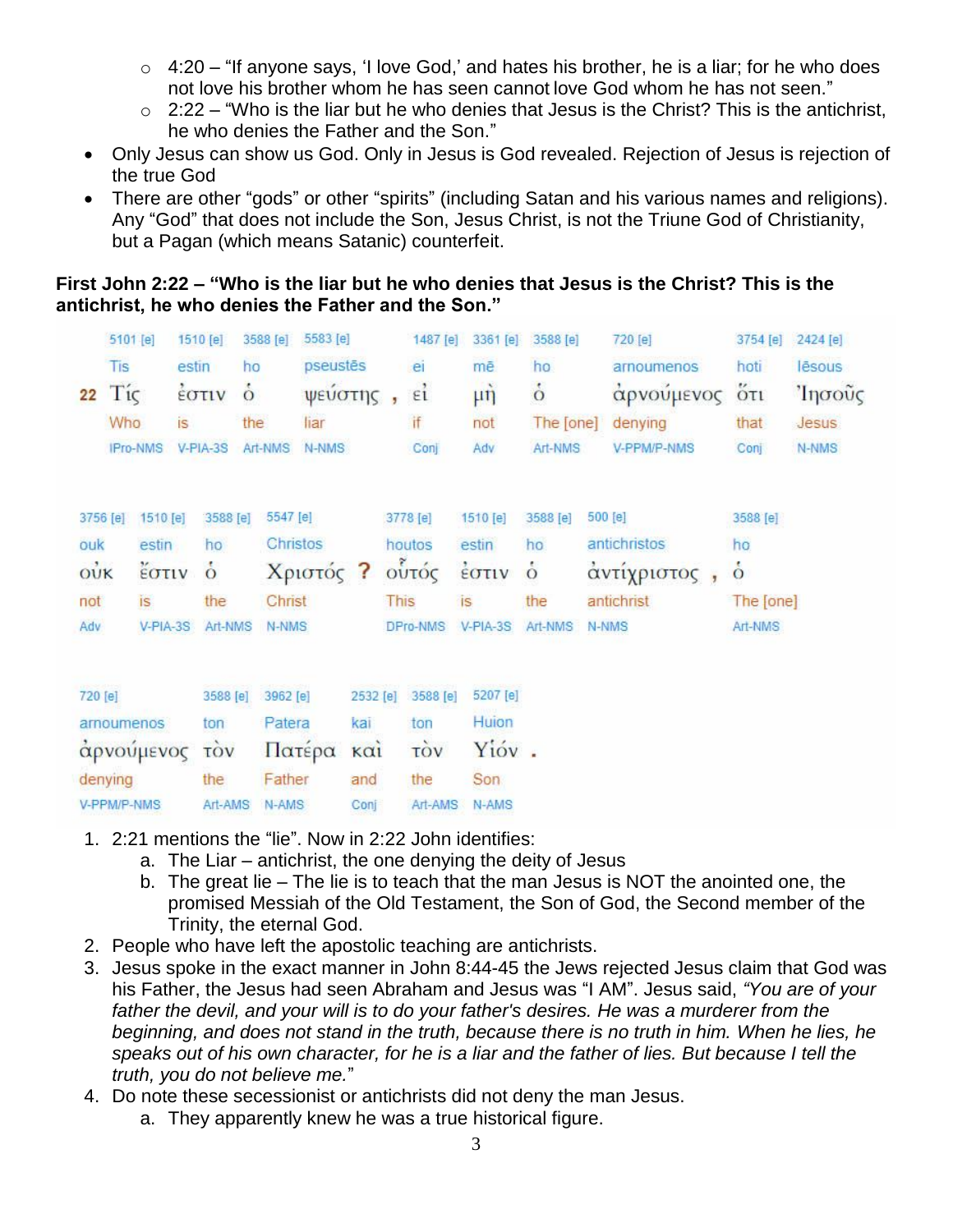- b. They accepted many of the Christian principles and ethics.
- c. But, they denied the person of Christ which made their religion powerless.
- d. They remained very active.
- e. They appeared very religious.
- f. They presented a very academic side that they wanted to add to the faithful believers.
- g. But, since they rejected Jesus Christ they also denied his atoning work, his resurrection power, his Word, his Holy Spirit. This means they were powerless and left to human effort, organization and community service.
	- *i.* 2 Timothy 3:5, 7 *"…having the appearance of godliness, but denying its power. Avoid such people…always learning and never able to arrive at a knowledge of the truth."*
- 5. These antichrists are people who oppose and reject Jesus is the Christ (incarnation). They are antichrists. John is not talking about THE Antichrist who is to come as the fullness of Satan's opposition to Jesus.
- 6. These antichrists were not atheists.
	- a. They believed in God, but rejected his Son.
	- b. In rejecting the Son these people were not receiving the Father God.
	- c. There is really no middle ground in John's teaching. No Son means no Father which means your God is Satan.

### **First John 2:23 – "No one who denies the Son has the Father. Whoever confesses the Son has the Father also."**

|    | 3956 [e]                       | 3588 [e]      | 720 [e]     |          | 3588 [e]   | 5207 [e] | 3761 [e]                       | 3588 [e]              | 3962 [e] | 2192 [e]                                     | 3588 [e]  |
|----|--------------------------------|---------------|-------------|----------|------------|----------|--------------------------------|-----------------------|----------|----------------------------------------------|-----------|
|    | pas                            | ho            | arnoumenos  |          | ton        | Huion    | oude                           | ton                   | Patera   | echei                                        | ho        |
| 23 | $\tilde{\pi}$ $\tilde{\alpha}$ | $\dot{\circ}$ | αρνούμενος  |          | <b>TOV</b> | Yiov     | $o\dot{v}\delta\dot{\epsilon}$ | τòν                   | Πατέρα   | $\epsilon$ $\chi$ $\epsilon$ $\iota$ $\circ$ |           |
|    | Everyone                       |               | denying     |          | the        | Son      | neither                        | the                   | Father   | has he                                       | The [one] |
|    | Adj-NMS                        | Art-NMS       | V-PPM/P-NMS |          | Art-AMS    | N-AMS    | Adv                            | Art-AMS               | N-AMS    | V-PIA-3S                                     | Art-NMS   |
|    | 3670 [e]                       | 3588 [e]      | 5207 [e]    | 2532 [e] | 3588 [e]   | 3962 [e] | 2192 [e]                       |                       |          |                                              |           |
|    | homologon                      | ton           | Huion:      | kai      | ton        | Patera   | echei                          |                       |          |                                              |           |
|    | ομολογών                       | <b>TOV</b>    | Yiov        | καί      | TOV        | Πατέρα   |                                | $\epsilon_{X^{E1}}$ . |          |                                              |           |
|    | confessing                     | the           | Son         | also     | the        | Father   | has                            |                       |          |                                              |           |
|    | V-PPA-NMS                      | Art-AMS       | N-AMS       | Coni     | Art-AMS    | N-AMS    | V-PIA-3S                       |                       |          |                                              |           |

- 1. If there is any confusion John clarifies by making two statements:
	- a. One negative "Everyone denying the Son has the Father."
	- b. One positive "The one confessing the Son also has the Father."
- 2. The secessionist claims are false since they reject Jesus Christ:
	- a. 1:5 to have fellowship with God
		- b. 2:6 to live in God

**First John 2:24 – "Let what you heard from the beginning abide in you. If what you heard from the beginning abides in you, then you too will abide in the Son and in the Father."**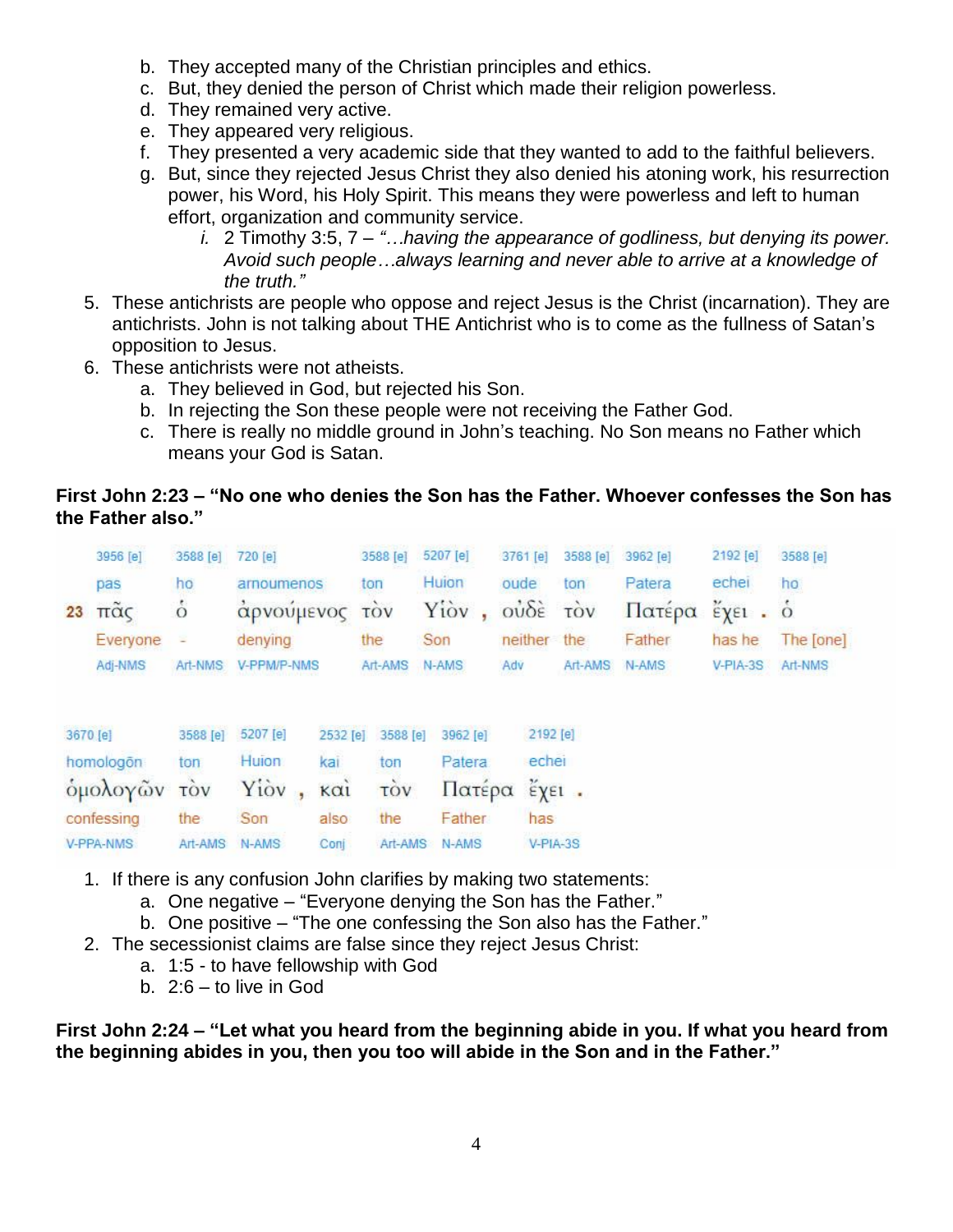|                                                                                | 3739 [e]                                                                                                                 | 191 [e]                                                                                      |                                                                                                               | 575 [e]                                                                                                                                                               | 746 [e]           |                                                                                       | 1722 [e]                                      | 4771 [e]                                           | 3306 [e]                                     |                                    |                                                              | 1722 [e]                                |
|--------------------------------------------------------------------------------|--------------------------------------------------------------------------------------------------------------------------|----------------------------------------------------------------------------------------------|---------------------------------------------------------------------------------------------------------------|-----------------------------------------------------------------------------------------------------------------------------------------------------------------------|-------------------|---------------------------------------------------------------------------------------|-----------------------------------------------|----------------------------------------------------|----------------------------------------------|------------------------------------|--------------------------------------------------------------|-----------------------------------------|
|                                                                                | ho                                                                                                                       |                                                                                              |                                                                                                               | ap'                                                                                                                                                                   |                   |                                                                                       | en                                            | hymin                                              | menetō                                       |                                    | ean                                                          | en                                      |
|                                                                                | $\ddot{\circ}$                                                                                                           |                                                                                              |                                                                                                               | $\alpha$ <sup>T</sup>                                                                                                                                                 |                   |                                                                                       | $\dot{\epsilon}$ v                            | $\tilde{\psi}$ μῖν                                 |                                              | ä.                                 | $\ddot{\epsilon}$ àv                                         | έv                                      |
|                                                                                | what                                                                                                                     |                                                                                              |                                                                                                               | from                                                                                                                                                                  |                   |                                                                                       | $\mathsf{In}$                                 | you                                                |                                              |                                    | if                                                           | in                                      |
|                                                                                |                                                                                                                          |                                                                                              |                                                                                                               | Prep                                                                                                                                                                  | N-GFS             |                                                                                       | Prep                                          | PPro-D2P                                           |                                              |                                    | Conj                                                         | Prep                                    |
|                                                                                |                                                                                                                          |                                                                                              |                                                                                                               |                                                                                                                                                                       |                   |                                                                                       |                                               |                                                    |                                              |                                    |                                                              | 3588 [e]                                |
|                                                                                |                                                                                                                          |                                                                                              |                                                                                                               |                                                                                                                                                                       |                   |                                                                                       |                                               |                                                    |                                              |                                    |                                                              |                                         |
|                                                                                |                                                                                                                          |                                                                                              |                                                                                                               |                                                                                                                                                                       |                   |                                                                                       |                                               |                                                    |                                              |                                    |                                                              |                                         |
|                                                                                |                                                                                                                          |                                                                                              |                                                                                                               |                                                                                                                                                                       |                   |                                                                                       |                                               |                                                    |                                              |                                    |                                                              |                                         |
|                                                                                |                                                                                                                          |                                                                                              | Prep                                                                                                          | N-GFS                                                                                                                                                                 |                   |                                                                                       |                                               | Conj                                               | PPro-N2P                                     |                                    |                                                              | Art-DMS                                 |
|                                                                                |                                                                                                                          |                                                                                              |                                                                                                               |                                                                                                                                                                       |                   |                                                                                       |                                               |                                                    |                                              |                                    |                                                              |                                         |
|                                                                                |                                                                                                                          |                                                                                              |                                                                                                               |                                                                                                                                                                       |                   |                                                                                       |                                               |                                                    |                                              |                                    |                                                              |                                         |
|                                                                                |                                                                                                                          |                                                                                              |                                                                                                               |                                                                                                                                                                       |                   |                                                                                       |                                               |                                                    |                                              |                                    |                                                              |                                         |
|                                                                                |                                                                                                                          |                                                                                              |                                                                                                               |                                                                                                                                                                       |                   |                                                                                       |                                               |                                                    |                                              |                                    |                                                              |                                         |
|                                                                                |                                                                                                                          |                                                                                              |                                                                                                               |                                                                                                                                                                       |                   |                                                                                       |                                               |                                                    |                                              |                                    |                                                              |                                         |
| 4771 [e]<br>hymin<br>$ν$ μιν<br>you<br>5207 [e]<br>Huiō<br>Υίω<br>Son<br>N-DMS | 4771 [e]<br>hymeis<br><b><i>υμείς</i></b><br>You<br>PPro-N2P<br>PPro-D2P<br>kai<br>$K\alpha$ <sub>1</sub><br>and<br>Conj | 3306 [e]<br>meinē<br>μεινη<br>should abide<br>V-ASA-3S<br>2532 [e]<br>en<br>έV<br>in<br>Prep | RelPro-ANS<br>3739 [e]<br>ho<br>$\ddot{\rm{o}}$<br>what<br>1722 [e]<br>3588 [e]<br>tō<br>τῷ<br>the<br>Art-DMS | ēkousate<br>ήκούσατε<br>you have heard<br>V-AIA-2P<br>575 [e]<br>ap'<br>$\dot{\alpha}$ $\pi$ '<br>from<br>RelPro-ANS<br>3962 [e]<br>Patri<br>Πατρί<br>Father<br>N-DMS | 746 [e]<br>archēs | άρχης<br>[the] beginning<br>3306 [e]<br>meneite<br>µενεῖτε.<br>will abide<br>V-FIA-2P | archēs<br>άρχῆς<br>[the] beginning<br>191 [e] | ēkousate<br>ηκούσατε<br>you have heard<br>V-AIA-2P | 2532 [e]<br>kai<br>$\kappa$ $\alpha$<br>also | 4771 [e]<br>hymeis<br>υμείς<br>you | μενέτω<br>let it abide<br>V-PMA-3S<br>en<br>έv<br>in<br>Prep | 1437 [e]<br>1722 [e]<br>tō<br>τώ<br>the |

# **First John 2:25 – "And this is the promise that he made to us — eternal life**."

|                | 2532 [e] 3778 [e]         | 1510 [e] 3588 [e]                                    |     | 1860 [e]           | 3739 [e]   | 846 [e]            | 1861 [e]                    | 1473 [e] | 3588 [e] |
|----------------|---------------------------|------------------------------------------------------|-----|--------------------|------------|--------------------|-----------------------------|----------|----------|
| kar            | hautē                     | estin                                                | hē. | epangelia          | hên        | autos              | epēngeilato                 | hēmin    | tēn      |
| $25 \text{ K}$ | αύτη                      | $\frac{2}{2}$ $\sigma$ $\vec{r}$ $\vec{v}$ $\vec{n}$ |     | έπαγγελία ήν       |            |                    | αυτός επηγγείλατο ήμιν: την |          |          |
| And            | this                      | IS <sub>1</sub>                                      | the | promise            | that       | he                 | promised                    | US.      |          |
| Conj           | DPro-NFS V-PIA-3S Art-NFS |                                                      |     | N-NFS <sup>1</sup> | RelPro-AFS | PPro-NM3S V-AIM-3S |                             | PPro-D1P | Art-AFS  |

|          | 2222 [e] 3588 [e] 166 [e] |          |  |
|----------|---------------------------|----------|--|
| zōēn     | tēn                       | aiônion  |  |
| ζωήν την |                           | αιώνιον. |  |
| life     | $\sim$                    | eternal  |  |
|          | N-AFS Art-AFS Adj-AFS     |          |  |

# **First John 2:26 – "I write these things to you about those who are trying to deceive you."**

| 3778 [e]           | 1125 [e]              | 4771 [e]      | 4012 [e]   | 3588 [e]          | 4105 [e]         | 4771 [e] |  |
|--------------------|-----------------------|---------------|------------|-------------------|------------------|----------|--|
| Tauta              | egrapsa               | hymin         | peri       | tōn               | planöntön        | hymas    |  |
| $26$ $\Gamma$ αὖτα | έγραψα                | $\frac{1}{2}$ | περί       | $\tilde{\tau}$ ων | πλανώντων ὑμᾶς ; |          |  |
| These things       | I have written to you |               | concerning | those             | leading astray   | you      |  |
| DPro-ANP           | $V- AIA-1S$           | PPro-D2P      | Prep       | Art-GMP           | V-PPA-GMP        | PPro-A2P |  |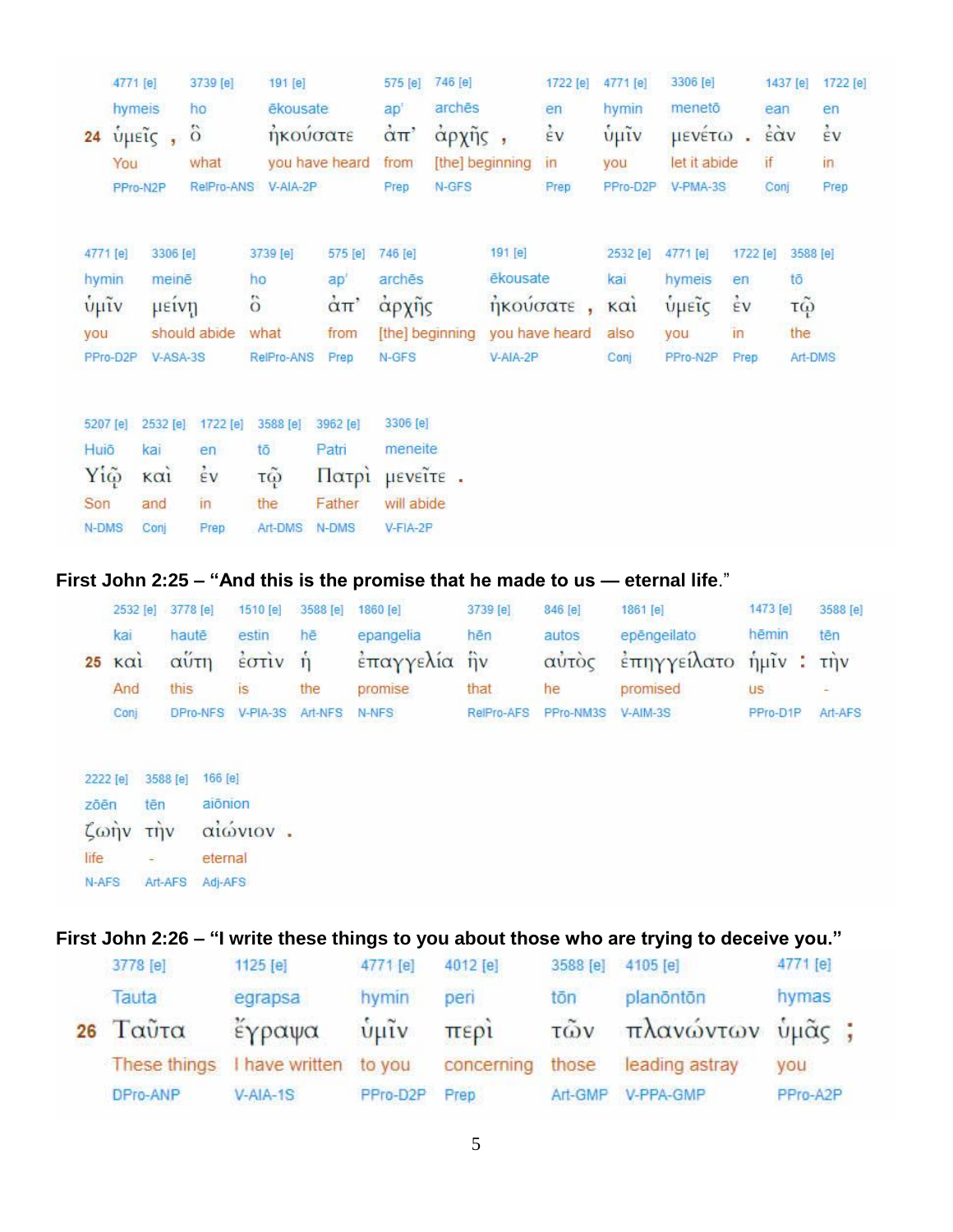**First John 2:27 – "But the anointing that you received from him abides in you, and you have no need that anyone should teach you. But as his anointing teaches you about everything, and is true, and is no lie—just as it has taught you, abide in him**."

|          | 2532 [e]    |                                    | 4771 [e]          | 3588 [e]    |          | 5545 [e]                               |                     | 3739 [e]          |            | 2983 [e]                  |                                | 575 [e]                              | 846 [e]         |                          | 3306 [e]                                   | 1722 [e]           | 4771 [e]              |
|----------|-------------|------------------------------------|-------------------|-------------|----------|----------------------------------------|---------------------|-------------------|------------|---------------------------|--------------------------------|--------------------------------------|-----------------|--------------------------|--------------------------------------------|--------------------|-----------------------|
|          | kai         |                                    | hymeis            | to          |          | chrisma                                |                     | ho                |            | elabete                   |                                | ap'                                  | autou           |                          | menei                                      | en                 | hymin                 |
| 27       | $k\alpha i$ |                                    | ύμεις,            | τò          |          | χρίσμα                                 |                     | $\ddot{\text{o}}$ |            | έλάβετε                   |                                | $\alpha$ <sup><math>\pi</math></sup> |                 | αὐτοῦ,                   | μένει                                      | $\dot{\epsilon}$ v | $\frac{t}{\psi}$ μῖν, |
|          | and         |                                    | you               | the         |          | anointing                              |                     | that              |            | you received              |                                | from                                 | him             |                          | abides                                     | in                 | you                   |
|          | Conj        |                                    | PPro-N2P          | Art-NNS     |          | N-NNS                                  |                     | RelPro-ANS        |            | V-AIA-2P                  |                                | Prep                                 |                 | PPro-GM3S                | V-PIA-3S                                   | Prep               | PPro-D2P              |
|          |             |                                    |                   |             |          |                                        |                     |                   |            |                           |                                |                                      |                 |                          |                                            |                    |                       |
| 2532 [e] |             |                                    | 3756 [e] 5532 [e] |             | 2192 [e] |                                        | 2443 [e]            |                   | 5100 [e]   | 1321 [e]                  |                                |                                      | 4771 [e]        | 235 [e]                  | 5613 [e]                                   | 3588 [e]           | 846 [e]               |
| kai      |             | ou                                 | chreian           |             | echete   |                                        | hina                | tis.              |            | didaskē                   |                                |                                      | hymas           | all                      | hōs                                        | to                 | autou                 |
| καί      |             | $\dot{\mathrm{o}}\dot{\mathrm{u}}$ | χρείαν            |             |          | $\check{\epsilon} \chi$ <sub>ETE</sub> | $i\mathsf{v}\alpha$ | τις               |            | διδάσκη                   |                                |                                      | ύμᾶς ;          | $\alpha\lambda\lambda$   | ώς                                         | τò                 | αὐτοῦ                 |
| and      |             | not                                | need              |             | you have |                                        | that                |                   | anyone     | should teach              |                                | you                                  |                 | but                      | as                                         | the                | same                  |
| Conj     |             | Adv                                | N-AFS             |             | V-PIA-2P |                                        | Conj                |                   | IPro-NMS   | V-PSA-3S                  |                                |                                      | PPro-A2P        | Conj                     | Adv                                        | Art-NNS            | PPro-GM3S             |
|          |             |                                    |                   |             |          |                                        |                     |                   |            |                           |                                |                                      |                 |                          |                                            |                    |                       |
| 5545 [e] |             |                                    | 1321 [e]          |             | 4771 [e] |                                        | 4012 [e]            |                   | 3956 [e]   |                           |                                | 2532 [e]                             | 227 [e]         |                          | 1510 [e]                                   | 2532 [e]           | 3756 [e]              |
|          | chrisma     |                                    | didaskei          |             | hymas    |                                        | peri                |                   | panton     |                           | kai                            |                                      | alēthes         | estin                    |                                            | kai                | ouk                   |
|          | χρίσμα,     |                                    | διδάσκει          |             | ὑμᾶς     |                                        | περί                |                   |            | πάντων,                   | $\kappa$ $\alpha$ <sub>i</sub> |                                      | άληθές          |                          | $\frac{1}{2}$ $\sigma$ $\tau$ $\upsilon$ , | $\kappa$ $\alpha$  | $\dot{\text{ow}}$     |
|          | anointing   |                                    | teaches           |             | you      |                                        | concerning          |                   | all things |                           | and                            |                                      | <b>TRUE</b>     | is                       |                                            | and                | not                   |
| N-NNS    |             |                                    | V-PIA-3S          |             | PPro-A2P |                                        | Prep                |                   | Adj-GNP    |                           | Conj                           |                                      | Adj-NNS         |                          | V-PIA-3S                                   | Conj               | Adv                   |
|          |             |                                    |                   |             |          |                                        |                     |                   |            |                           |                                |                                      |                 |                          |                                            |                    |                       |
|          |             |                                    |                   |             |          |                                        |                     |                   |            |                           |                                |                                      |                 |                          |                                            |                    |                       |
| 1510 [e] |             |                                    | 5579 [e]          | 2532 [e]    |          | 2531 [e]                               |                     | 1321 [e]          |            | 4771 [e]                  |                                | 3306 [e]                             |                 | 1722 [e]                 | 846 [e]                                    |                    |                       |
| estin    |             |                                    | pseudos           | kar         |          | kathōs                                 |                     | edidaxen          |            | hymas                     |                                | menete                               |                 | en                       | autō                                       |                    |                       |
|          | έστιν       |                                    | $ψε$ ὖδος ;       | $k\alpha i$ |          |                                        |                     | καθώς εδίδαξεν    |            | $ν$ μ $\tilde{\alpha}$ ς, |                                | μένετε                               |                 | $\frac{1}{2}V$           |                                            | αὐτῷ.              |                       |
| is       |             | a lie                              |                   | and         |          | just as                                |                     | it has taught     |            | you                       |                                |                                      | you shall abide | $\overline{\mathsf{In}}$ | him                                        |                    |                       |
|          | $V-PIA-3S$  | N-NNS                              |                   | Conj        |          | Adv                                    |                     | V-AIA-3S          |            | PPro-A2P                  |                                | V-PIA-2P                             |                 | Prep                     |                                            | PPro-DM3S          |                       |

- 1. The anointing includes both the Word and the Holy Spirit that reveals it. Truth and Spirit.
- 2. John is focusing on two things with the word "anointing":
	- a. The teaching of the Truth
	- b. The Spirit that illuminates the Truth to the believer